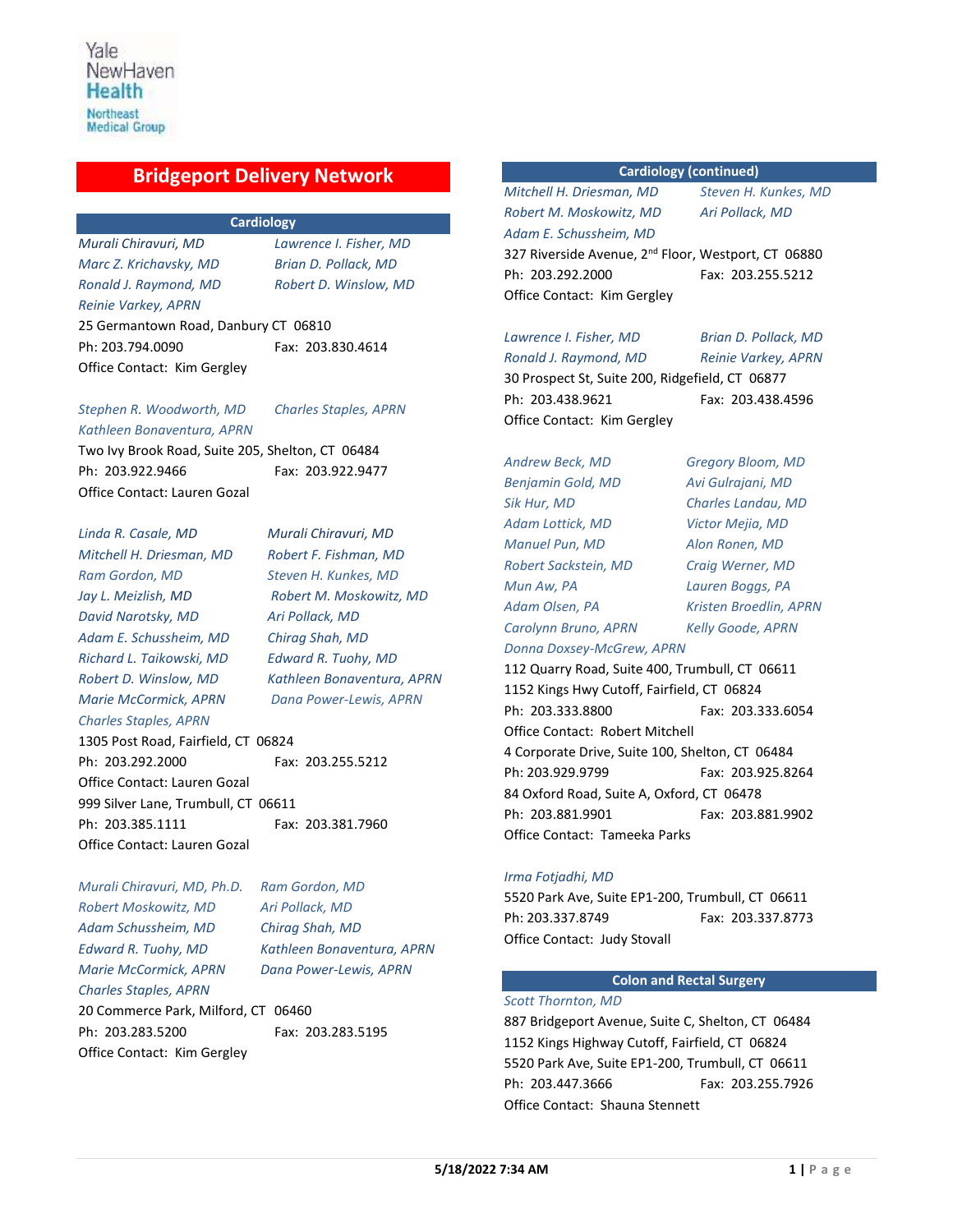## **Ear Nose & Throat**

*Sara Richer, MD Raina Dicso, PA-C* 888 White Plains Rd, Suite 206, Trumbull, CT 06611 1152 Kings Highway Cutoff, Fairfield, CT 06824 Ph: 203.459.2666 Fax: 203.459.8555 Office Contact: Robin Rene

*Michael Waltzman, MD Donna Leonardo, MS*

112 Quarry Road, Suite 320, Trumbull, CT 06611 Ph: 203.268.0228 Fax: 203.268.0378 Office Contact: Pamela Ferrara

## **Endocrinology**

*Danielle Benaviv-Meskin, MD MaryAnne Bhojwani, MD Judith Castillo, MD Sandi Jo Galati, MD Joseph Rosa, MD Kaitlyn Firman, PA Christine Holland-Recine, PA*

112 Quarry Road, Suite 250, Trumbull, CT 06611 Ph: 203.371.7048 Fax: 203.371.7066 Office Contact: Kamille Gutierrez

*Danielle Benaviv-Meskin, MD MaryAnne Bhojwani, MD* 327 Riverside Avenue, 2<sup>nd</sup> Floor, Westport, CT 06880 Ph: 203.371.7048 Fax: 203.371.7066

*Anda Gonciulea, MD Sachin Majumdar, MD Kristiane Proto, APRN Diane Sheehan, APRN* 1152 Kings Highway Cutoff, Fairfield, CT 06824 Ph: 203.256.5500 Fax: 203.254.2235 Office Contact: Laura Solheim

**Endoscopy**

## **Endoscopy Center**

888 White Plains Rd, Suite 210, Trumbull, CT 06611 Ph: 203.268.1193 Fax: 203.268.4009 Office Contact: Lynn Halkowicz, RN

## **Family Medicine**

**Westport Family Medicine** *Steven T. Benaderet, MD Sarah Fiallo, MD Jaime Leahy, MD Amanda Zygmant, APRN* 327 Riverside Avenue, 1st Floor, Westport, CT 06880 Ph: 203.221.3030 Fax: 203.221.3131 Office Contact: Elia Bernier Perez

## **Family Medicine (continued)**

*Chhavi Rai, MD*

760 River Road, Shelton, CT 06484 Ph: 203.925.3650 Fax: 203.925.3697 Office Contact: Jessica Mutrynowski

*Veronica Plasencia, MD Kellie Watkins-Colwell,* 

*MDAmy Tran, DO* 1152 Kings Highway Cutoff, Fairfield, CT 06824 Ph: 203.256.5500 Fax: 203.255.0046 Office Contact: Laura Solheim

*Douglas Duchen, MD Cosmo Filiberto, MD Pritee Gada, MD Milla Stelman, MD Gerardo Tolentino, MD Pamela Gau, APRN Caitlin Oliver Harris, APRN Annette Bailey, LCSW* 112 Quarry Road, Suite 120, Trumbull, CT 06611 Ph: 203.372.4065 Fax: 203.372.1644 Office Contact: Lucille Ramirez

*Swati Joshi, MD Leon Rapko, DO John J. DiGiacomo, APRN Coleen McLaughlin, PA Stephanie Pettingle, APRN*

4 Corporate Drive, Suite 394, Shelton, CT 06484 Ph: 203.225.0375 Fax: 203.225.0376 Office Contact: Nadine Mitchell

## **Gastroenterology**

**Gastroenterology Associates** *Pietro Andres, MD Andrew Bedford, MD Gregory Soloway, MD Lucy Shamberg, MD* 2890 Main Street, Stratford, CT 06614 1152 Kings Highway Cutoff, Fairfield, CT 06824 5520 Park Avenue, Suite WP1-200, Trumbull, CT 06611 327 Riverside Avenue, 2<sup>nd</sup> Floor, Westport, CT 06880 Ph: 203.375.1200 Fax: 203.378.2412 Office Contact: Margaret Candido

*Benjamin Barbash, MD Steven Beckoff, MD Bryan Burns, MD Chunwang Lam, MD Gordon Latzman, MD Scott Weiss, MD Anne Zylick, APRN*

888 White Plains Rd, Suite 110, Trumbull, CT 06611 1152 Kings Hwy Cutoff, Fairfield, CT 06824 Ph: 203.459.4451 Fax: 203.459.0362 Office Contact: Cindy Herrera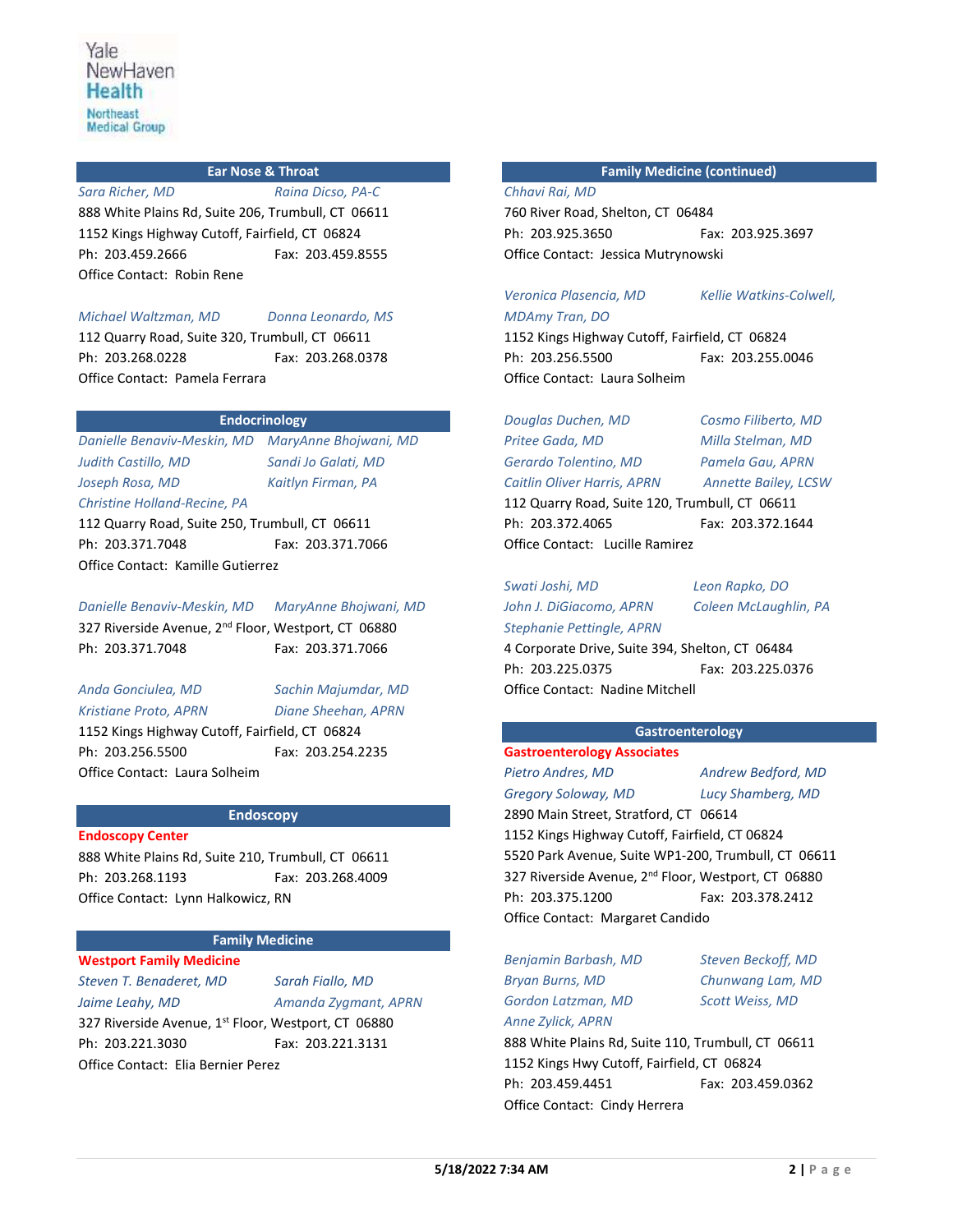#### **General Surgery**

#### *Andrew S. Kenler, MD*

5520 Park Avenue, Ste. WP1-400, Trumbull, CT 06611 Ph: 203.373.9015 Fax: 203.373.1729 Office Contact: Mary Michelin

## **General Surgery (continued)**

## *Roselle Crombie, MD*

111 Beach Road, Fairfield, CT 06824 888 White Plains Rd, Suite 206, Trumbull, CT 06611 Ph: 203.254.8244 Fax: 203.254-8269 Office Contact:

#### *John Tyson, MD*

112 Quarry Road, Suite 320, Trumbull, CT 06611 Ph: 203.690.3244 Fax: 203.268.0378 Office Contact: Shauna Stennett

#### **General Surgeons of Greater Bridgeport**

*Richard Garvey, MD Kristen Glasgow, MD*  310 Mill Hill Avenue, Bridgeport, CT 06610 Ph: 203.366.3211 Fax: 203.366.1837 Office Contact: Shauna Stennett

#### **General Surgery of Milford**

*Shea Gregg, MD John Tyson, MD John Corsi, PA*

*Richard Garvey, MD Kristen Glasgow, MD*

849 Boston Post Road, Suite 205, Milford, CT 06460 Ph: 203.301.7125 Fax: 203.301.7130 Office Contact: Shauna Stennett

#### **Geriatrics**

**NEMG Geriatrics Trumbull** *Leen Bakkali, MD Marina Blagodatny, MD Melissa Hanson, APRN Brenda Renzulli, APRN Susan Storck, APRN Kimberly Wills-Rinaldi, LCSW* 112 Quarry Road, Suite 150, Trumbull, CT 06611 Ph: 203.384.3388 Fax: 203.384.4034

Office Contact: Susan Ott

**Immediate Care/Urgent Care**

**Huntington Walk-In Medical Center** *Hanna Chao, MD Stephanie Rowe, DO Hyungbok Hannah Jeong, APRN Bobbi Duffy-Hidalgo, APRN Brittany Florin, APRN Angela Henderson, APRN Brittany Provenzano, APRN Sharon Pettway-Stewart, APRN* 887 Bridgeport Avenue, Shelton, CT 06484 203.225.6020 Ph: 203.225.6020 Fax: 203.225.6392 Office Contact: Cynthia Georgette

## **Internal Medicine**

## *Joseph Evangelista, MD John Flores, MD Maria Silva Chuecos, MD*

115 Technology Drive, Suite C-301, Trumbull, CT 06611 Ph: 203.268.4884 Fax: 203.268.8674 Office Contact: Leanette Terry

*Alla Chesky, MD Bhawna Gupta, MD*

*Lyuba Kofler, MD* 5520 Park Ave, Suite WP1-200, Trumbull, CT 06611 Ph: 203.666.3750 Fax: 203.371.0400 Office Contact: Melissa Rampersaud

## *Catherine Kumaradhas, MD Muhammad Sharfuddin, MD Jessica Walsh, APRN*

1152 Kings Highway Cutoff, Fairfield, CT 06824 Ph: 203.256.5500 Fax: 203.259.1694 Office Contact: Laura Solheim

#### *Debasish Das, MD*

501 Kings Hwy E. Suite 106, Fairfield, CT 06825 Ph: 203.335.4193 Fax: 203.331.9006 Office Contact: Dina Kozlowski

## *Arcangelo DiStefano, MD Kelli Donovan, MD*

*Vasudha Vallabhaneni, MD* 3180 Main Street, Suite 301, *Bridgeport*, CT 06606 Ph: 203.373.9100 Fax: 203.365.8492 Office Contact: Joanne Toth

#### *Kaberi Chanda, MD Azem Dushaj, MD*

*Daniel Kocinsky, MD Ruth Piscitelli, APRN*

888 White Plains Rd, Suite 203, Trumbull, CT 06611 Ph: 203.459.0408 Fax: 203.459.0494 Office Contact: Jennifer Dancho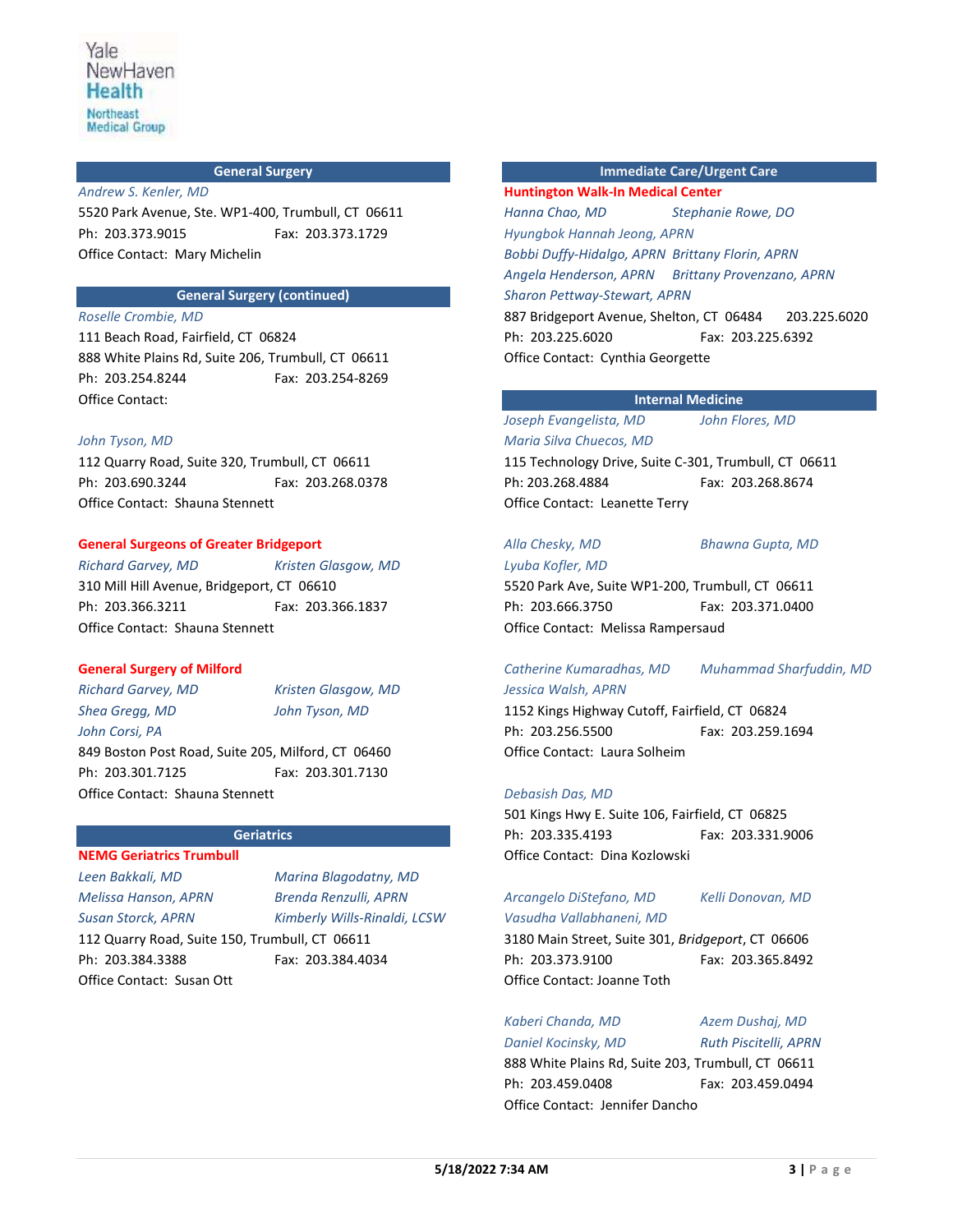## **Internal Medicine (continued)**

*Frank Ciminiello, MD Arnold DoRosario, MD Dawn Lukose, MD Ioana Preda, MD Kenneth Nori, MD Molain Saintilus, MD Joseph Tortorello, MD Brenda Ganser, APRN Michelle Johnson, APRN Kristin Ruszkowski, APRN Cristina Tiago, APRN Krista Wise, APRN* 112 Quarry Road, Suite 220, Trumbull, CT 06611 Ph: 203.374.6162 Fax: 203.374.1549 Office Contact: Courtne Pierre-Louis

*Francis Alcedo, MD Cynthia Gentes, MD Emmanuel Logiadis, MD Arnold Peterson, MD Camilla Powierza, MD Vidhya Rao, MD Stephen Urciuoli, MD Jennifer Burns, APRN Chalina Kamrasyid, APRN Nicole Parry, APRN Karie Siljamaki, APRN*  999 Silver Lane, 3rd Floor, Trumbull, CT 06611 Ph: 203.380.5270 Fax: 203.380.5282 Office Contact: Cynthia Georgette

*Lucia Chou, MD Karine Toumanian, MD*

2900 Main Street, Suite 3A, Stratford, CT 06614 Ph: 203.383.4323 Fax: 203.383.4325 Office Contact: Ana Rosales

#### *Flora Zarcu Power, MD Jacqueline Jervis, PA*

281 Seaside Avenue, Milford, CT 06460 Ph: 203.874.1741 Fax: 203.874.1742 Office Contact: Kayla Dufficy

## *Michael Cafaro, MD*

4719 Madison Avenue, Trumbull, CT 06611 Ph: 203.268.3816 Fax: 203.261.0566 Office Contact: Olga Cafaro

## *Nirmala Monteiro, MD Khushbu Janani, DO*

2600 Post Road, Suite 2, Southport, CT 06890 Ph: 203.255.0695 Fax: 203.255.0629 Office Contact: Elia Bernier Perez

## *John-Paul Ayala, MD Daniel Rudolph, MD Adil Salam, MD Joanna Breunig, PA Lauren Pepin, APRN*

15 Corporate Drive, Suite B6, Trumbull, CT 06611 Ph: 203.261.3980 Fax: Office Contact: Leah Brady

## **Medicine – Pediatrics**

*David Altamirano, MD Michael Connolly, MD R. Scott Prewitt, MD Jean Kulas, APRN Zofia Ramos, APRN* 2900 Main Street, Suite 3C, Stratford, CT 06614 Ph: 203.378.3080 Fax: 203.377.3897 Office Contact: Ana Rosales

## *Andrew Cutney, MD*

5520 Park Ave, Suite WP 1-200, Trumbull, CT 06611 Ph: 203.666.3750 Fax: 203.371.0400 Office Contact: Melissa Rampersaud

## **Nutritional Counseling**

## *Lisa Bishop MS, RD, CDE*

112 Quarry Road, Suite 320, Trumbull, CT 06611 5520 Park Avenue, Suite WP1-200, Trumbull, CT 06611 Ph: 203.371.7048 Fax: 203.371.7066 Office Contact: Kamille Gutierrez

## **OB/GYN**

*Joseph Cuteri, MD Katie Kwok, PA*

4 Corporate Dr, Suite 286, Shelton, CT 06484 1152 Kings Highway Cutoff, Fairfield, CT 06824 Ph:203.929.9000 Fax: 203.929.1488 Office Contact: Donna Calzone

## **Orthopedics**

#### *Amit Lahav, MD*

327 Riverside Avenue, 2<sup>nd</sup> Floor, Westport, CT 06880 Ph: 203.843.9108 Fax: 475.246.9324 Office Contact: Elia Bernier Perez

## **Pediatric Pulmonology**

# **NEMG Pediatric Specialists**

*Jacob Hen, Jr., MD*

5520 Park Avenue, Suite WPG-600, Trumbull, CT 06610 Ph: 203.337.8600 Fax: 203.372.0109 Office Contact: Jessica Tottenham

## **Pediatrics**

*Jay J. Esposito, MD* 112 Quarry Road, Suite 120, Trumbull, CT 06611 Ph: 203.268.1600 Fax: 203.268.3320 Office Contact: Ana Esposito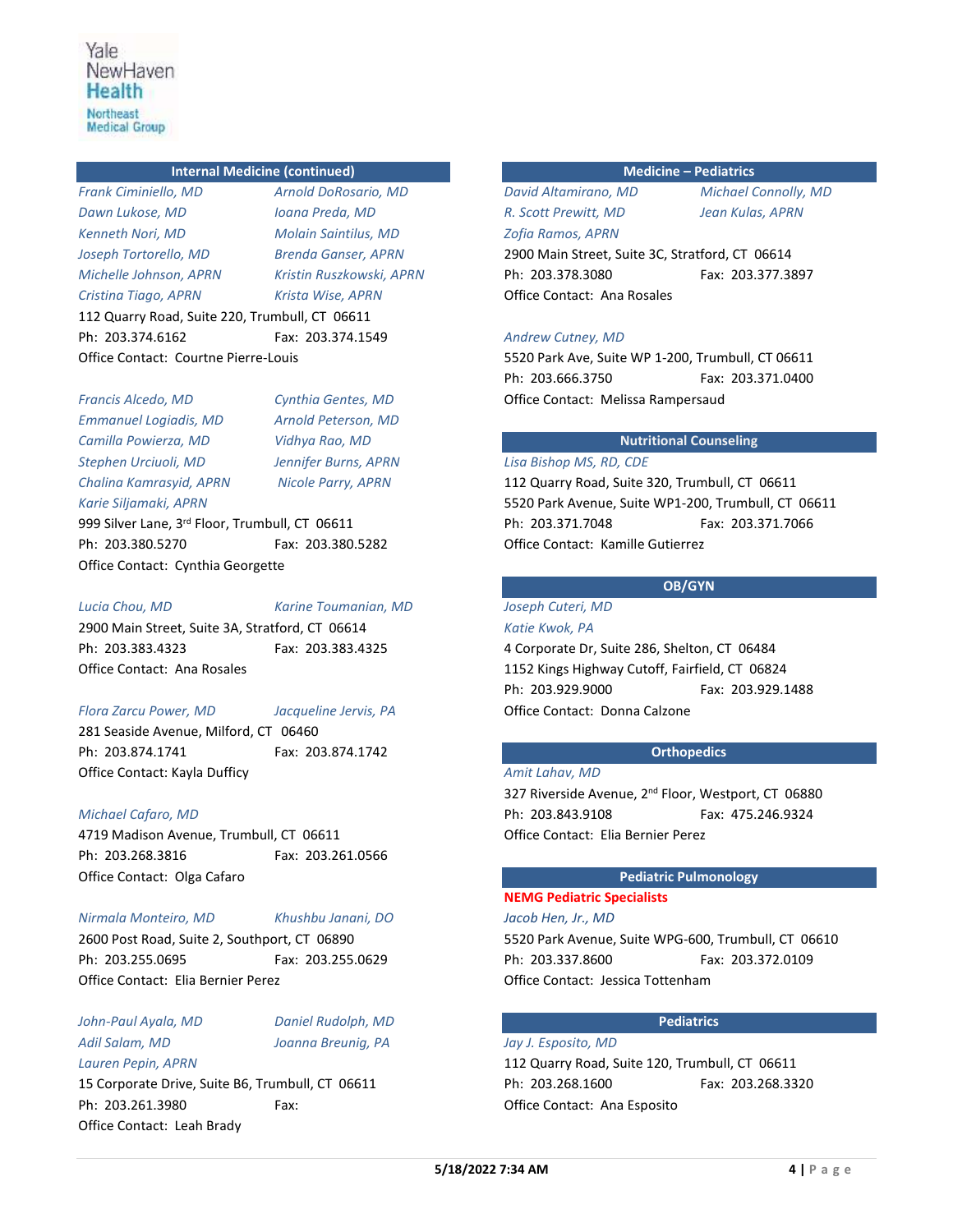## **Pediatric Psychiatry**

*Douglas Dufore, PhD* 112 Quarry Rd, Suite 160, Trumbull, CT 06611 Ph: 203.551.7350 Fax: 203.371.0549 Office Contact: Robert Mitchell

## **Perinatology**

**Bridgeport Hospital Perinatology / Park Avenue Perinatal Specialists**

*Gina Dunston-Boone, MD Gary Kleinman, MD Steven Laifer, MD Robert Stiller, MD* 267 Grant Street, Bridgeport, CT 203.384.3544 5520 Park Avenue, Trumbull CT 203.372.0710

## **Physical Therapy**

*Edward McKiernan, RPT* 112 Quarry Road, Suite 450, Trumbull, CT 06611 Ph: 203.268.5801 Fax: 203.452.3688 Office Contact: Robert Mitchell

## **Podiatric Medicine & Surgery**

## **Bridgeport Podiatry**

*Ceasar Irby, DPM Joseph Saracco, DPM*

5520 Park Avenue, Suite WP2-400, Trumbull, CT 06611 Ph: 203.334.6878 Fax: 203.373.1372 Office Contact: Ada Fasanella

## *Arnold Zuckman, DPM*

*Omolola Aragada, APRN*

5520 Park Avenue, Suite WP2-400, Trumbull, CT 06611 Ph: 203.334.6878 Fax: 203.373.1372 500 Monroe Tpke, #6, Monroe, CT 06468 Ph: 203.261.8666 Fax: 203.368.3556 Office Contact: Ada Fasanella

*Robert Eterno, DPM John Maiocco, DPM Arnold Zuckman, DPM (Friday's only) Joseph Saracco, DPM (Friday's only) Ceasar Irby, DPM (Friday's only)*

112 Quarry Road, Suite 420, Trumbull, CT 06611 Ph: 203.374.1700 Fax: 203.372.1975 Office Contact: Ada Fasanella

## **Psychiatry**

*Javier Lopez, MD Mary Jo Vasquez, Ph.D*

112 Quarry Rd, Suite 160, Trumbull, CT 06611 Ph: 203.551.7350 Fax: 203.371.0549 Office Contact: Robert Mitchell

## **Pulmonary**

*John-Paul Ayala, MD Daniel Rudolph, MD Adil Salam, MD Joanna Breunig, PA Lauren Pepin, APRN* Office Contact: Leah Brady

15 Corporate Drive, Suite B6, Trumbull, CT 06611 Ph: 203.261.3980 Fax:

## **Pulmonary and Sleep Medicine**

*David Bushell, MD Eric Gentry, MD Philip Greenspan, MD Stasia Wieber, MD* 1152 Kings Highway Cutoff, Fairfield, CT 06825 Ph: 203.256.5500 Fax: 203.610.6347 Office Contact: Allison Bianchi

## **Northeast Medical Group Sleep Center**

## *Stasia Wieber, MD*

501 Kings Hwy E, Suite 105 Fairfield, CT 06825 Ph: 203.610.8745 Fax: 203.610.8746 Office Contact: Mary Barbierri

## **Rheumatology**

*Mirela Dumitrescu, MD Germano Guadagnoli, MD Bradley Schlussel, MD Ariana Acquarulo, PA* 5520 Park Avenue, Suite WP2-100, Trumbull, CT 06611 Ph: 203.371.5873 Fax: 203.371.5874 Office Contact: Judy Stovall

## **Urogynecology**

*Tania Sierra, MD*

160 Hawley Lane, Suite 002, Trumbull, CT 06611 281 Seaside Avenue, Milford, CT 06460 Ph: 203.375.3456 Fax: 203.375.4456 Office Contact: Jacqueline Schubert

## **Urology**

*Steven Kardos, MD Kenneth Kingsly, MD Lara Kokenos, PA*

*Lawrence Muldoon, MD Matthew Wosnitzer, MD*

1152 Kings Highway Cutoff, Fairfield, CT 06824 5520 Park Avenue, Suite EP1-200, Trumbull, CT 06611 Ph: 203.256.5500 Fax: 203.254.1809 Office Contact: Teresa Heibler

## *Matthew Wosnitzer, MD*

327 Riverside Avenue, 2<sup>nd</sup> Floor, Westport, CT 06880 Ph: 203.254.1576 Fax: 203.254.1809 Office Contact: Teresa Heibler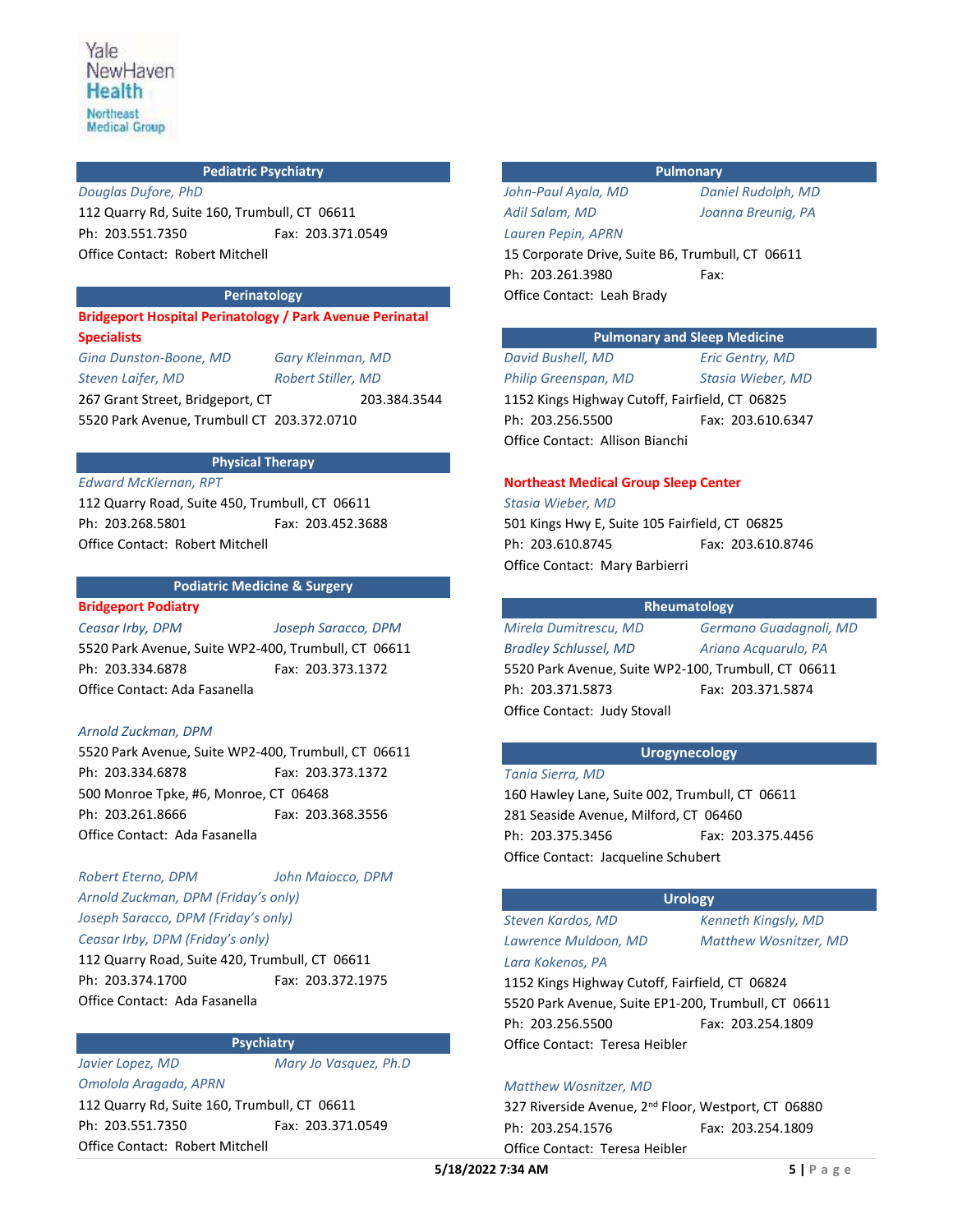## **Urology (continued)**

*Jeremy Kaufman, MD Edward Paraiso, MD Nicholas Viner, MD Robert Weinstein, MD Jessica Martins, PA Jenna McDonald, PA* 160 Hawley Lane, Suite 002, Trumbull, CT 06611 281 Seaside Avenue, Milford, CT 06460 Ph: 203.375.3456 Fax: 203.375.4456 Office Contact: Jacqueline Schubert

# **Greenwich Delivery Network**

## **Breast Care Surgery**

**Breast Care Services of Greenwich**

*Barbara A. Ward, MD Elisa O'Brien, APRN* 77 Lafayette Place, Ste 302, Greenwich, CT 06830 Ph: 203.863.4250 Fax: 203.863.4249 Office Contact: Anna Catanzariti

## **Colon and Rectal Surgery**

**Northeast Medical Group Surgical Specialists**

*Peter McWhorter, MD* 5 Perryridge Road, Ste 2-3200, Greenwich, CT 06830 Ph: 203.863.4300 Fax: 203.863.4310 Office Contact: Jane Laudonia

## **Concierge**

*Gail Fennell, MD*

90 South Ridge Street, Suite 2-201, Rye Brook, NY 10573 Ph: 914.305.9098 Fax: 914.481.5267 Office Contact: Jessica Fama

## *Franklin Loria, MD*

90 South Ridge Street, Suite 2-201, Rye Brook, NY 10573 Ph: 914.305.9555 Fax: 914.305.9551 Office Contact: Jessica Fama

#### **Endocrinology**

**Endocrinology Associates of Greenwich**

*Ranee Lleva, MD Yi-Hao Yu, MD, PhD* 2015 West Main Street, Suite 101, Stamford, CT 06902 Ph: 203.863.3750 Fax: 203.863.4167 Office Contact: Carmen Ortega

## **Family Medicine**

## **NEMG Family Medicine Rye Brook**

## *Mary Chandy, MD Janel L'Official, MD*

90 South Ridge Street, Suite 2-138Rye Brook, NY 10573 Ph: 914.305.9090 Fax: 914.481.5448 Office Contact: Cindy Fraser

## **Genetic Counseling**

## *Matthew Lubin, MD*

2015 West Main St, Ste 150, Stamford, CT 06902 Ph: 203.863.3671 Fax: 203.863.4758 Office Contact: Carmen Ortega

## **Immediate Care / Urgent Care**

## **NEMG Rye Brook Walk-In**

*Piyal Alam, DO Carmela Lovecchio, DO* 90 South Ridge Street, Suite 2-138 Rye Brook, NY 10573 Ph: 914.481.5777 Fax: 914.481.5267 Office Contact: Cindy Fraser

## **Internal Medicine**

## **NEMG Internal Medicine Long Ridge**

*Elyse Erlich, MD* 260 Long Ridge Road, Stamford, CT 06902 Ph: 475.619.6035 Fax: 203.316.0288 Office Contact: Carmen Ortega

## **NEMG Internal Medicine Stamford**

*Erin Culbert, DO Nasreen Kathrada, MD*

*Nicholas Tsamparlis, MD* 2015 West Main St, Ste 150, Stamford, CT 06902 Ph: 203.863.3671 Fax: 203.863.4758 Office Contact: Carmen Ortega

## **NEMG Internal Medicine Greenwich**

*Anthony Alleva, MD Lisa Kurian, MD*

*Kiyoko Karen Tomita, MD Nancy Higbee, APRN*

500 West Putnam Avenue, Suite 110, Greenwich, CT 06830 Ph: 203.422.7250 Fax: 203.422.7251 Office Contact: Jessica Correa

## **NEMG Internal Medicine Cos Cob**

*Mariano Rizzo, MD Chaula Vora, MD* 35 River Road, Suite 101, Cos Cob, CT 06807 Ph: 203.863.4570 Fax: 203.863.4580 Office Contact: Tanya Mejias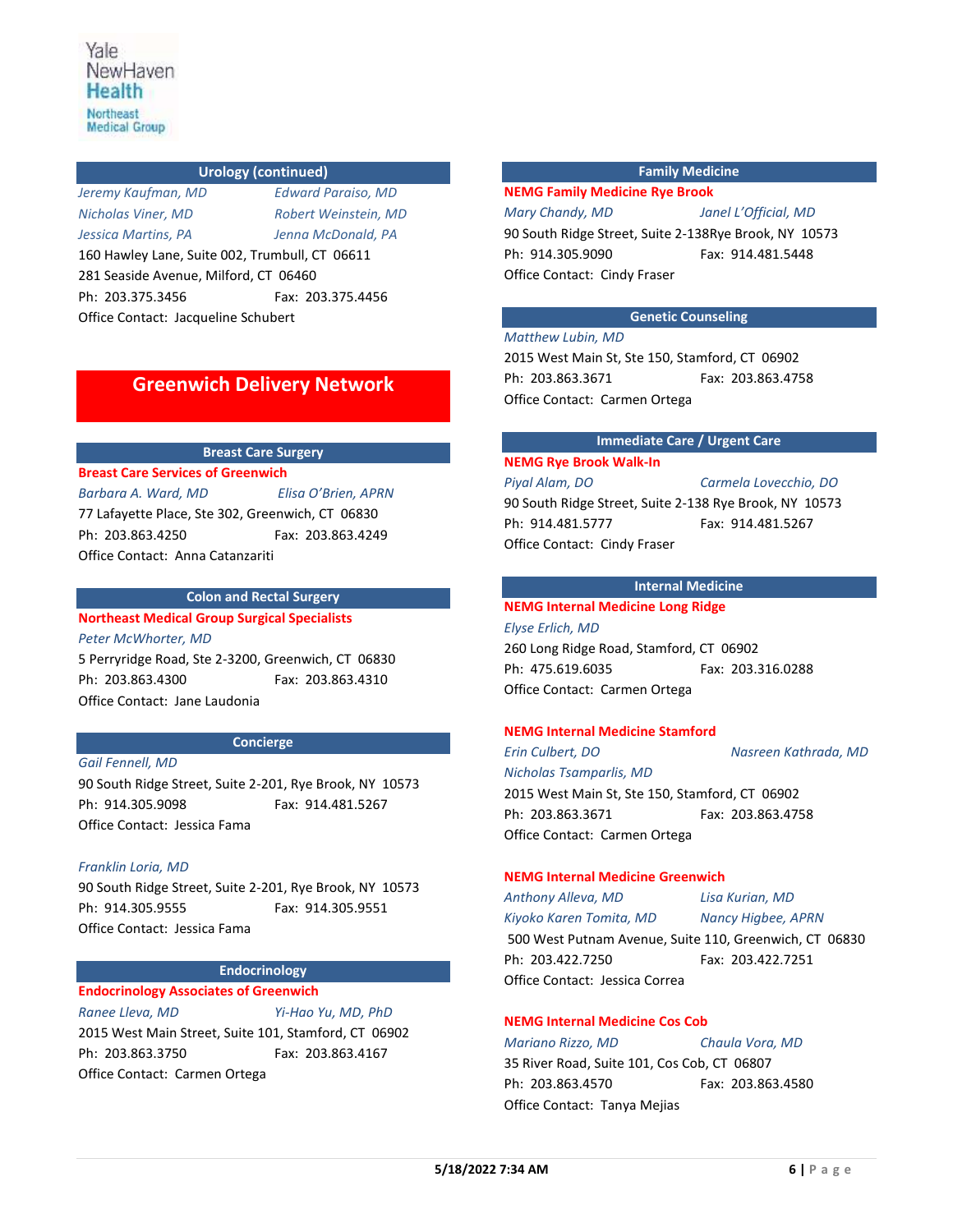## **OB/GYN**

**OB/GYN Specialists of Westchester** *Yvonne N. Ankrah, MD Romelle Maloney, MD Jessica Kim-Vaghela, DO Cyndie Romulus, PA* 145 Huguenot St, Ste 215, New Rochelle, NY 10801 Ph: 914.235.6060 Fax: 914.235.1215 3010 Westchester Avenue, Suite 400, Purchase, NY 10577 Ph: 914.235.6060 Fax: 914.235.1215 Office Contact: Amanda St. Cloud

## **Gynecology of Greenwich Hospital (NEMG)**

*Jessica Kim-Vaghela, DO* 260 Long Ridge Road, Stamford, CT 06902 Ph: 914.235.6060 Fax: 914.235.1215 Office Contact: Amanda St. Cloud

## **OB/GYN of Greenwich**

*Lealani Rodriguez, MD Beth Simon, MD*

500 West Putnam Avenue, Suite 300, Greenwich, CT 06830 Ph: 475.240.8222 Fax: 475.240.8223 Office Contact: Jessica Fama

#### **Palliative**

## **Greenwich Hospital Palliative Care**

*Joan Mortarotti, APRN Eva Wallace, APRN* Five Perryridge Road, Greenwich, CT 06830 PH: 203.863.4623 Fax: 203.863.4681 Office Contact: Jessica Fama

# **Pediatrics**

**Pediatric Associates of Rye Brook** *Kristin Casasanta, MD Amy Elizabeth Cram, MD Caren Kurtz-Goodman, MD Arielle Ornstein, MD Kristen M. Woodard, MD Kristin Sapanaro, APRN* 90 South Ridge Street, Suite 2-176, Rye Brook, NY 10573 Ph: 914.251.1100 Fax: 914.251.1109 Office Contact:Cindy Fraser

## **Podiatric Medicine & Surgery**

*Lady Paula DeJesus, DPM* 55 Holly Hill Lane, Suite 210, Greenwich, CT 06830

Ph: 203.863.4475 Fax: 203.863.4479 Office Contact: Anna Catanzariti

## **Pulmonary**

#### **Pulmonary Disease Medicine**

*Alissa K. Greenberg, MD Eric Leibert, MD*

Five Perryridge Rd, Ste 1-3200, Greenwich, CT 06830 Ph: 203.863.3190 Fax: 203.863.3996 Office Contact: Tanya Mejias

## **Rheumatology**

**Greenwich Rheumatology** *Lana Bernstein, MD Jessica Patel, MD* 15 Valley Drive, Suite 202, Greenwich, CT 06830 Ph: 203.302.4181 Fax: 475.240.8124 Office Contact: Anna Catanzariti

## **Wound Care**

**Greenwich Hyperbaric & Wound Care**

*Sandra Wainwright, MD* Five Perryridge Road, Greenwich, CT 06830 Ph: 203.863.4505 Fax: 203.863.4511 Office Contact: Darlene Dwight

## **New Haven Delivery Network**

#### **Allergy**

# **Connecticut Medical Group**

*Richard Mangi, MD* 9 Washington Avenue, Hamden, CT 06518 Ph: 203.281.6811 Fax: 203.287.9904 1591 Boston Post Road, Guilford, CT 06437 Ph: 203.458.0315 Fax: 203.287.9904 Office Contact: Melissa Kalfus

## **Endocrinology**

*Sonia Hegde, DO* 46 Prince Street, Suite 302, New Haven, CT 06519 Ph: 203.772.0011 Fax: 203.785.9352 Office Contact: Kim D'Onofrio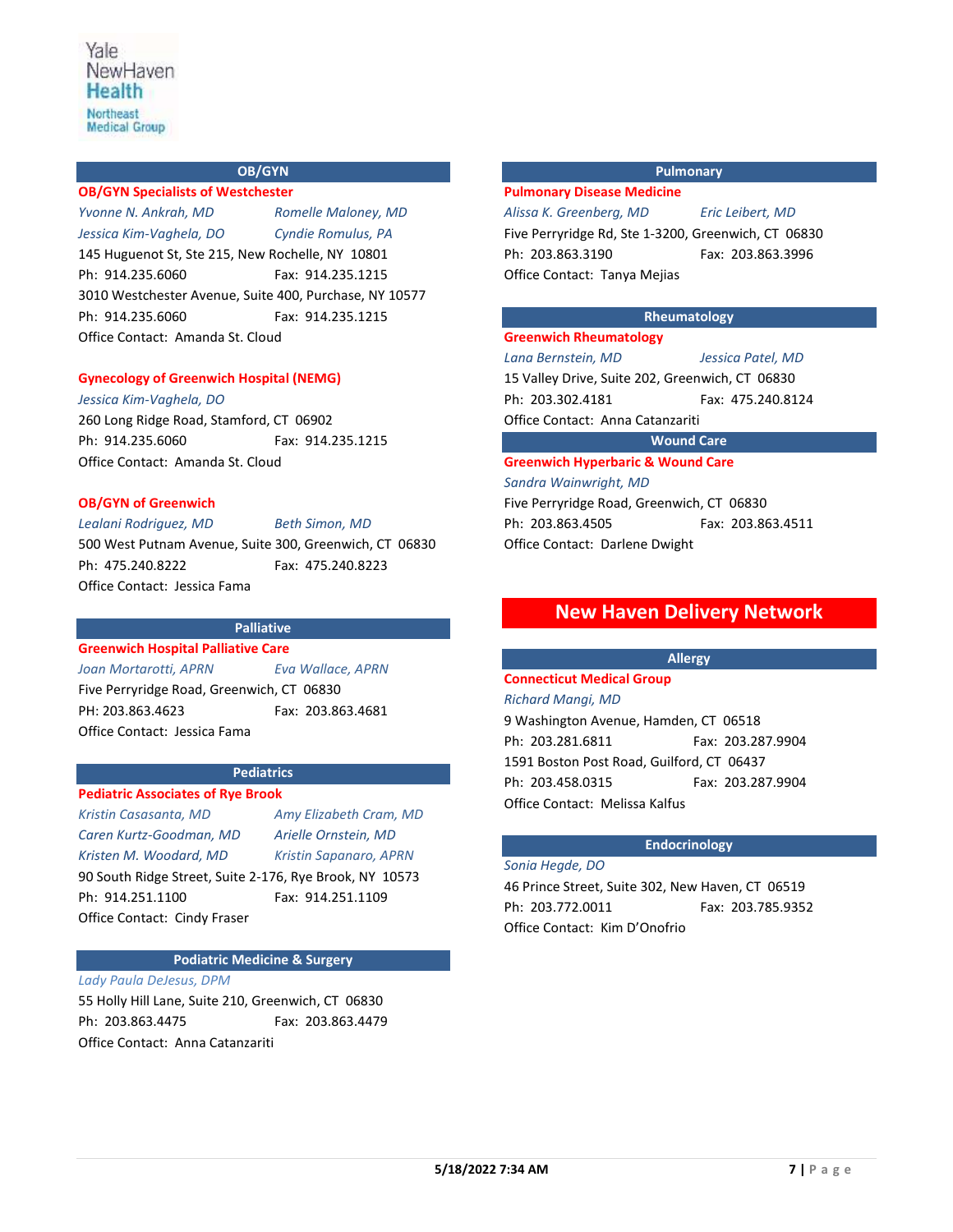## **Family Medicine**

**Family Practice Associates** *Christopher Kolker, MD Jennifer Rockfeld, MD Sarah Smith-Gerritz, MD Alan Weiss, MD Rita Amendola, APRN Jay Humphrey, PA Maya Bartel, APRN Amy Nylund, APRN Karen Pawelek, APRN* 652 Boston Post Road, Guilford, CT 06437 Ph: 203.453.0677 Fax: 203.458.7015 57-61 Main Street, Centerbrook, CT 06409 Ph: 860.767.0098 Fax: 203.767.6856 Office Contact: Amy Worman

## **Gastroenterology**

#### **Connecticut Medical Group – 4** *offices*

*Daniel Helburn, MD* 4A Devine Street, North Haven, CT 06473 Ph: 203.777.2170 Fax: 203.777.4264 1591 Boston Post Road, Guilford, CT 06437 Ph: 203.458.0315 46 Prince Street, Suite 407, New Haven, CT 06519 Ph: 203.777.2170 Fax: 203.777.4264 Office Contact: Kristine Loizzo 325 Boston Post Road, 2FL, Orange, CT 06477 Ph: 203.795.0568 Fax: 203.795.0436 Office Contact: Kim Nunes

## **Geriatrics**

## **Yale-New Haven Geriatrics**

*Alessandra Capobianco, MD Maureen Dana, MD Ann R. Datunashvili, MD Geraldine Fabregas, MD Gerard Kerins, MD Iwona Lacka, MD Yung Ah Lee, MD Heidi Nolan, PA Sarah Palleschi, PA Jane Coffee, APRN Shannon Kukulka, APRN Alyse Cox, APRN Laura Moreines, APRN* 1450 Chapel Street, New Haven, CT 06511 Ph: 203.688.8200 or 203.789.3275 Fax: 203.688.8204 or 203.789.4245 Home Visit Program: Ph: 203.680.2849 Fax: 203.867.5218 Office Contact: Janice Judd

## **Connecticut Medical Group** *– 2 offices*

## *Simina Ionescu, MD Georgia Kelley, MD* 9 Washington Avenue, Hamden, CT 06518

Ph: 203.281.6811 Fax: 203.287.9904 Office Contact: Melissa Kalfus

## **Geriatrics (continued)**

**Connecticut Medical Group** *– 2 offices continued Raquel Canete, MD* 46 Prince Street, Suite 302, New Haven, CT 06519 Ph: 203.777.2170 Fax: 203.777.4264 Office Contact: Kim D'Onofrio

## **Immediate Care/Urgent Care**

## **North Haven Walk-In**

*Hanna Chao, MD Traci Marquis-Eydman, MD JoDonna Scala, MD Kelly Martens, PA Kelly Radecki Esborn, APR*

4a Devine Street, North Haven, CT 06473 Ph: 203.287.6900 Fax: 203.248.1435 Office Contact: Elizabeth Ciurleo

## **West Haven Walk-In**

*Hanna Chao, MD Heather Czajkowski, APRN Brittany Florin, APRN Marjorie Mathieu, APRN Sharon Pettway-Stewart, APRN Brittany Provenzano, APRN*  500 Elm Street, West Haven, CT 06516 Ph: 203.479.3600 Fax: 203.479.3601 Office Contact: Cynthia Georgette

## **Internal Medicine**

# **Connecticut Medical Group** *– 10 offices*

*Belinda Chan, MD Marina Ionita, MD Diane Donohue, APRN* 420 East Main St Bldg 2, Ste 3, Branford, CT 06405 Ph: 203.481.2280 Fax: 203.481.2275 Office Contact: Renee Acabbo

*Brian Cohen, DO Danielle Moraniec, APRN*

677 South Main Street, Suite 1, Cheshire, CT 06410 Ph: 203.272.2248 Fax: 203.272.4475 Office Contact: Heather Corcoran

## *Daphne Evans, MD Robert Henry, MD*

*Carly Rumanoff, PA* 3594 Whitney Avenue, Hamden, CT 06518 Ph: 203.288.2550 Fax: 203.281.7714 Office Contact: Tama Rappa

## *David Riccio, MD*

26 Main Street, East Haven, CT 06512 Ph: 203.467.1800 Fax: 203.468.8343 Office Contact: Renee Acabbo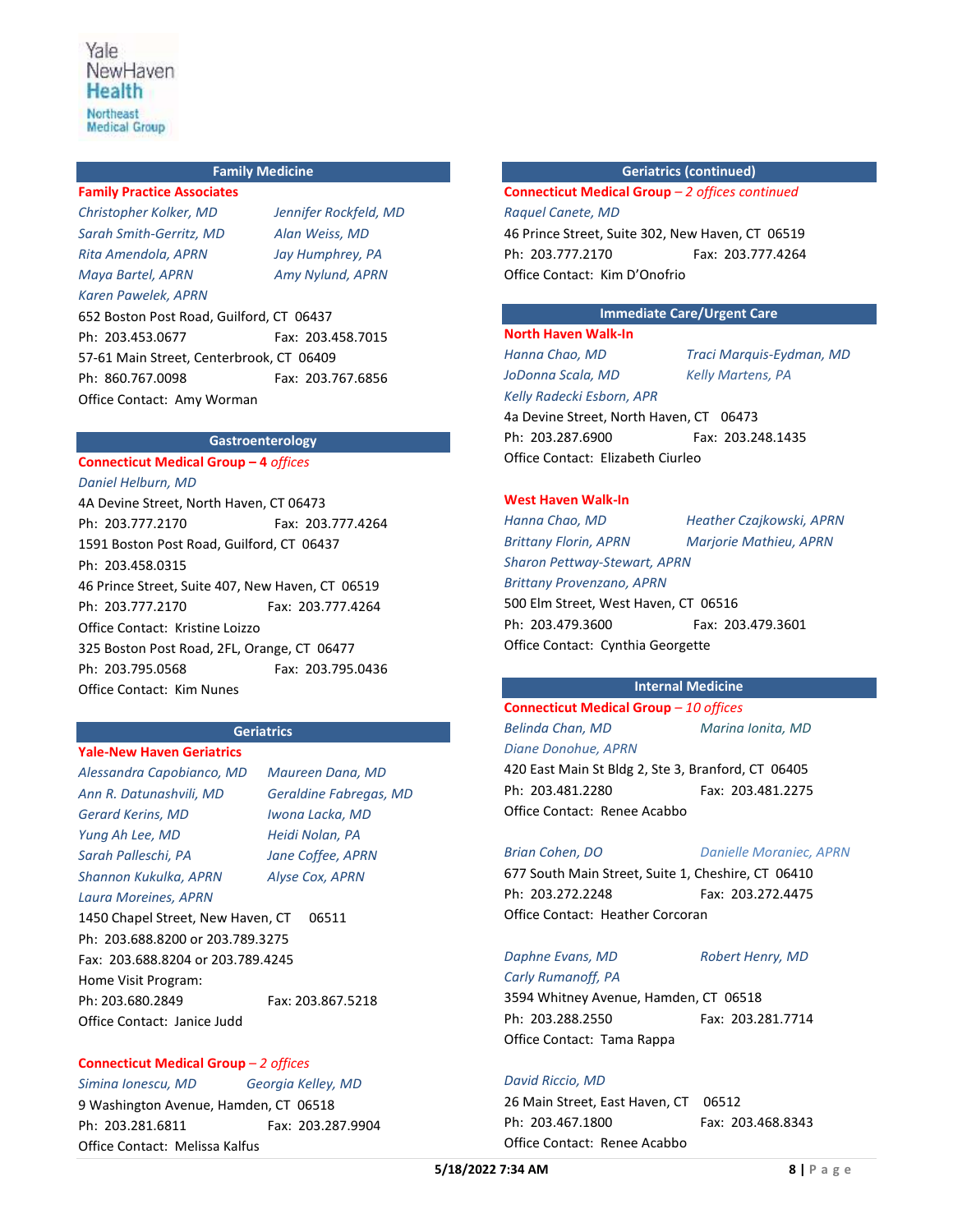#### **Internal Medicine (continued)**

**Connecticut Medical Group** *– 10 offices (continued) William Schreiber, MD Stephanie Esposito, APRN* One Bradley Rd, Ste 709, Woodbridge, CT 06525 Ph: 203.397.3950 Fax: 203.397.3953 Office Contact: Wanda Graham

## *Simina Ionescu, MD Georgia Kelley, MD Sandra Byrnes-DeLucia, FNP Susan D'Agostino, APRN Alyssa Gruen, APRN*

*Vanessa Pomarico-Denino, APRN* 9 Washington Avenue, Hamden, CT 06518 Ph: 203.281.6811 Fax: 203.287.9904 Office Contact: Melissa Kalfus

## *Richard Breier, MD*

129 York Street, New Haven, CT 06511 Ph: 203.787.3588 Fax: 203.777.3767 Office Contact: Kristine Loizzo

*Patrick Asiedu, MD Sunil Menon, MD Wayne Warren, MD Stephanie DeCesare, PA* 1308 Chapel Street, New Haven, CT 06511 Ph: 203.865.5111 Fax: 203.562.2368 Office Contact: Cindy Paquette

# *Raquel Canete, MD Sonia Hegde, DO Andrew Wormser, MD*

*Alexsandra Rosinski, MD Gregory Vornovitsky, MD* 

46 Prince Street, Suite 302, New Haven, CT 06519 Ph: 203.772.0011 Fax: 203.785.9352 Office Contact: Kim D'Onofrio

*Karen Dufour, MD Marianne Vahey, MD Natalie Ramadon-Unger, PA Jake Morgan, PA*

325 Boston Post Road, 2FL, Orange, CT 06477 Ph: 203.795.3354 Fax: 203.795.0436 Office Contact: Kim Nunes

## **Shoreline Internal Medicine**

*Jodi E. Indes, MD Fraser Lawrence, MD Gregory Mulvey, MD Mary J. Scheimann, MD Erikka Baehring, APRN Amanda Fusco, APRN Betsy LaRose, APRN Rachel West, APRN* Five Durham Road, Building 3, Guilford, CT 06437 Ph: 203.453.4444 Fax: 203.458.9477 Office Contact: Marriann May

**Internal Medicine (continued)**

# **Multispecialty Center** *Karen Brown, MD Holly Craig, MD Marc Mann, MD Vikram Rao, MD Cynthia Togawa, MD Sandra Allison, PA Kathryn Gould, PA Kristen Haskins, PA Charles Rethy, MD Erikka Baehring APRN Jennifer Brackett, APRN*

4A Devine Street, North Haven, CT 06473 Ph: 203.843.9010 Fax: 203.248.1435 Office Contact: Giloly Peguero

## *Christopher D'Souza, MD Bhupesh Mangla, MD*

677 South Main Street, Suite 2, Cheshire, CT 06410 Ph:203.272.7251 Fax: 203.272.2552 Office Contact: Kim Sanca

## **Southern Connecticut Internal Medicine**

*David Antonetti, MD Sharmin Akhter, MD Judy Kleinstein, MD Saira Nasar, MD Collin Watson, MD Youness Yavari, MD Carol Michalak, APRN Christopher Defrancesco, APRN*

One Long Wharf Drive, Suite 500, New Haven, CT 06511 Ph: 203.781.4444 Fax: 203.789.8341 Office Contact: Vicky Piscitelli

#### **Branford Internal Medicine**

*Lara Colabelli, MD David Eilbott, MD Maura Le, MD Christie Marando, MD Richard Rhee, MD Raphaela Francis, PA Kyle Blomberg, APRN* 500 East Main Street, Suite 212, Branford, CT 06437 Ph: 203.481.5665 Fax: 203.481.5524 Office Contact: Susan Keyes

#### **Guilford Internal Medicine**

*Catharine Arnold, MD Kamraan Madhani, MD Catherine Morneault, MD Victor Morris, MD Michael Allegrini, PA Michael Greenstein, PA Ana Rodriguez-Musterer, PA Lisa Woods, APRN* 385 Church Street, Suite 101, Guilford, CT 06340 Ph: 203.453.0361 Fax: 203.453.8510 Office Contact: Stephanie Nobile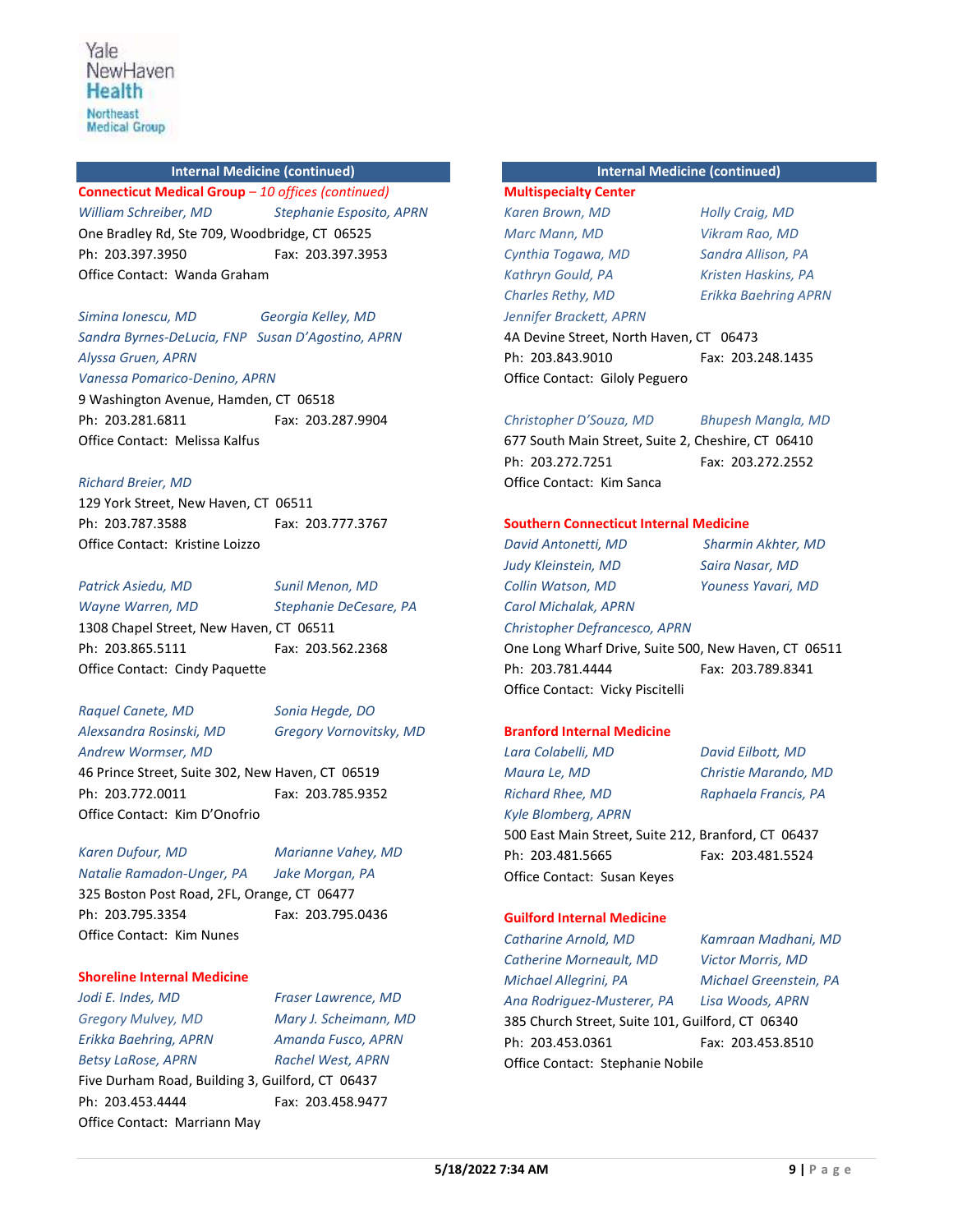## **Internal Medicine (continued)**

**Internal Medicine of Clinton** *Jill Banatoski,, MD Zadie Kenkare, MD Kristin Van Horn, PA*

*Kelly Nelson, MD Michael Rubinstein, MD*

5 Pequot Park Road, Suite 301, Westbrook, CT 06498 Ph: 860.399.6167 Fax: 860.399-6730 Office Contact: Michael Okeniyi

## **Neurology**

### **Connecticut Medical Group**

*Lori Cretella, MD* 4a Devine Street, North Haven, CT 06473 325 Boston Post Road, 2FL, Orange, CT 06477 *(Cretella only)* Ph: 203.287.6920 Fax: 203.287.6901 Office Contact: Anulika Okafor

**OB/GYN**

#### **Connecticut Medical Group** *– 2 offices*

*Maria Rhee, MD*

677 South Main Street, Cheshire, CT 06410 4a Devine Street, North Haven, CT 06473 Ph: 203.248.7433 Fax: 203.287.6901 Office Contact: Anulika Okafor

#### *Kristina Rath, MD*

1591 Boston Post Road, Guilford, CT 06437 4a Devine Street, North Haven, CT 06473 Ph: 203.458.7284 Fax: 203.287.6901 Office Contact: Anulika Okafor

## **Orthopedics**

#### *Mark Altman, MD*

4a Devine Street, North Haven, CT 06473 Ph: 203.688.2544 Fax: 203.248.1433 Office Contact: Anulika Okafor

## *Amit Lahav, MD Jaime Antunes, PA*

111 Goose Lane, Suite 2200, Guilford, CT 06437 Ph: 203.843.9108 Fax: 475.246.9324 Office Contact: Lewis Goodrum

## **Pediatrics**

#### **Whitney Pediatrics & Adolescent Medicine**

*Marguerite R. Dillaway, MD Cynthia F. Mann, MD Rebecca Rastetter, MD Stephanie P. Perkins, APRN Lynda A. Romita, APRN*

*Renu Boatright, MD Elizabeth Dieckman, MD* 

2200 Whitney Ave, Ste 240, Hamden, CT 06518 Ph: 203.287.5400 Fax: 203.281.3001 Office Contact: Donna Sandillo

#### **Podiatry**

*Matthew D'Angelo, DPM Michael Gazes, DPM* 4a Devine Street, North Haven, CT 06473 Ph: 203.287-6920 Fax: 203.287-6901 Office Contact: Anulika Okafor

## **Pulmonary**

## **Connecticut Medical Group**

*Kevin J. Twohig, MD Kara Stippoli, PA* 1591 Boston Post Road, Guilford, CT 06437 4a Devine Street, North Haven, CT 06473 Ph: 203.287.6920 Fax: 203.287.6901 Office Contact: Anulika Okafor

## **Rheumatology Connecticut Medical Group**

# *Robert McLean, MD*

46 Prince Street, Suite 302, New Haven, CT 06519 Ph: 203.772.0011 Fax: 203.785.9352 Office Contact: Kim D'Onofrio

# **New London/RI Delivery Network**

**Cardiology**

*Valerie Popkin, MD Mark Somers, MD Pradnya Velankar, MD Kim Chemacki, PA* 196 Parkway South, Suite 103, Waterford, CT 06385 Ph: 860.443.4383 Fax: 860.865.2371 Office Contact: Ali Carroll

*David Brill, MD Carlos Mena, MD*

**5/18/2022 7:34 AM 10 | P a g e**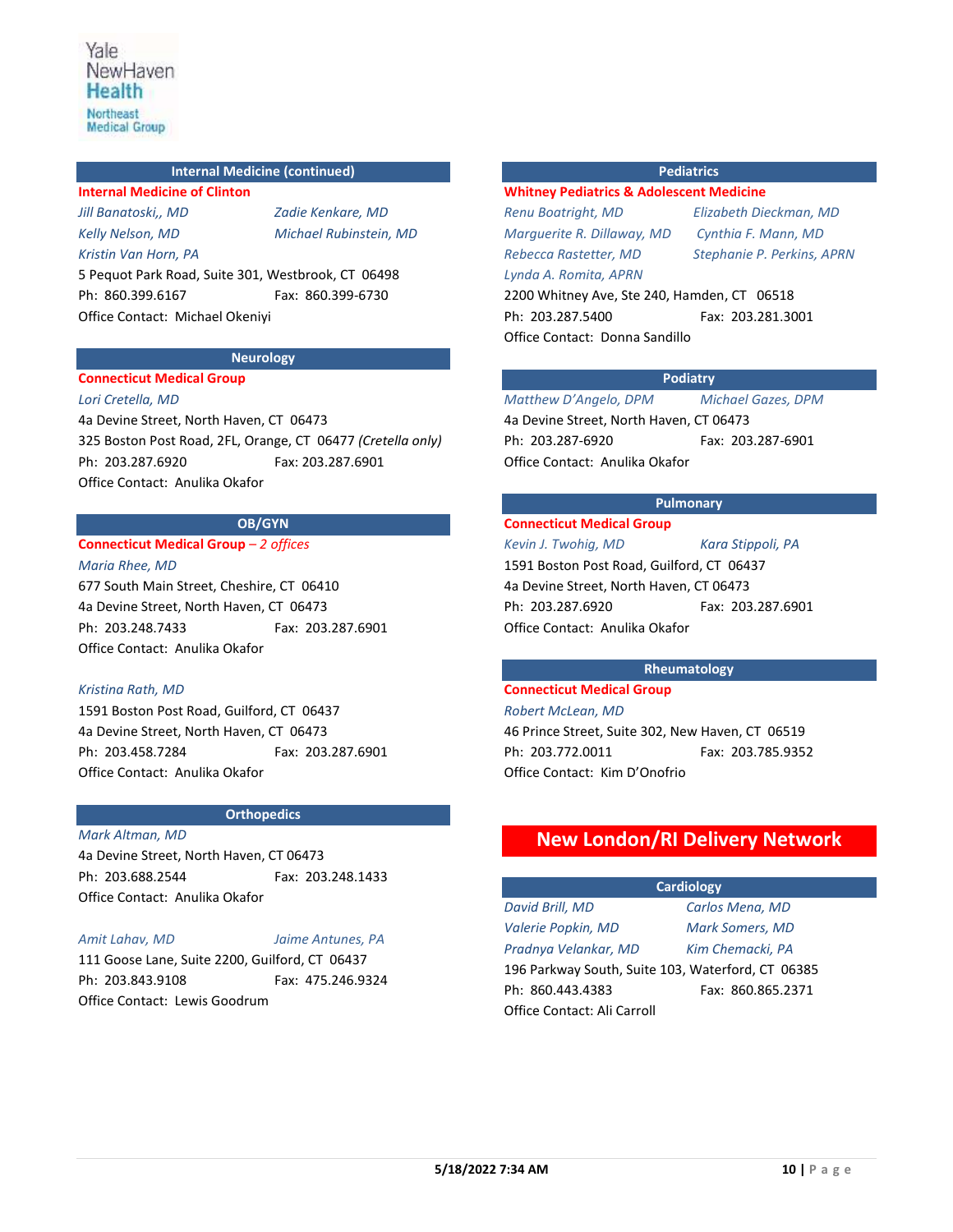## **Cardiology (continued)**

*Roshank Bagheri, MD Brian Cambi, MD Jude Clancy, MD Jon Gaudio, MD Carlos Mena, MD Angela Thomas, APRN* 194 Howard Street, New London, CT 06320 Ph: 860.443.0282 Fax: 860.865.2370 Office Contact: Ali Carroll

## **Dermatology**

*Tara Whelan, DO* 45 East Avenue, Westerly, RI 02891 Ph: 401.637.4186 Fax: 860.865.2369 Office Contact: Shana Mills

#### **Endocrinology**

*Rita Gonzalez, MD Joan Sommers, RN, CDE* 45 Wells Street, Suite 104, Westerly, RI 02891 Phone: 401.348.0008 Fax: 860.865.2375 Office Contact: Sudhir Sidhu

*Samuel Dengler, MD Rita R. Gonzalez, MD Meredith McFarland, MD Mae Whelan, MD Allison Trombly, APRN Dania Wilson, APRN Carlee Putnam, RD* 194 Howard Street, New London, CT 06320 Phone: 860.444.4737 Fax: 860.865.2375 Office Contact: Sudhir Sidhu

*Samuel Dengler, MD Rita R. Gonzalez, MD Stephen Phelan, MD Mae Whelan, MD Angela Younger, APRN Dania Wilson, APRN Carlee Putnam, RD* 91 Voluntown Road, Stonington, CT 06379 Phone: 860.599.5477 Fax: 860.865.2390 Office Contact: Sudhir Sidhu

#### **Family Medicine**

*Robert Ciotola, MD Brian Williams, MD*

*Gina Williams, MD Emma Zumsande, APRN*

23 Clara Drive, Mystic, CT 06355 Phone: 860.572.5782 Fax: 860.865.2385 Office Contact: Laura Nichols

*Lynda Lombardi, APRN* 194 Howard Street, New London, CT 06320 Ph: 860.443.7907 Fax: 860.865.2387 Office Contact: Nicci Zak

**Family Medicine** *(continued)*

*Terrence Doherty, MD Jay Graves, MD Lauren Eddy, APRN Amy Beth Weldon, APRN* 19 Halls Road, Old Lyme, CT 06371 Phone: 860.434.8300 Fax: 860.865.2388 Office Contact: Chris Plaxa

#### *Chris Ingram, MD*

370 Central Avenue, Fishers Island, NY 06390 Ph: 631.788.7244 Fax: 631.788.7968 Office Contact: Diana Schillo

## *Charles Walcott, DO Erin Colella, APRN*

*Erica Lussier, APRN* 248 Flanders Road, Niantic, CT 06357 Ph: 860.739.5426 Fax: 860.865.2386 Office Contact: Chris Plaxa

*Sumaira Ali, MD Marianne T. Longacre, DO*

*Peter Wilkinson, APRN* 45 Wells Street, Suite 201, Westerly, RI 02891 Ph: 401.637.7200 Fax: 860.865.2393 Office Contact: Amanda Spencer

*William Kober, MD Kristin Lichtenberg, MD*  91 Voluntown Rd, Stonington, CT 06379 Ph: 860.599.5477 Fax: 860.865.2389 Office Contact: Shana Mills

*Beth Allard, MD, PhD Rachelle Darout, MD Urielle Marseille, MD Marianne Pascale, APRN* 196 Parkway So, Ste 103, Waterford, CT 06385 Ph: 860.437.6764 Fax: 860.865.2392 Office Contact: Ali Carroll

#### *Andrew Parad, MD Scott Credit, MS, APRN*

79 Wawecus Street, Suite 102, Norwich, CT 06360 Ph: 860.425.7000 Fax: 860.859.1807 Office Contact: Cristin Gill

*Katherine Reeve, MD Thanh Van Mai, MD* 2 Sandy Desert Road, Uncasville, CT 06382 Ph: 860.464.3800 Fax: 860.464.3801 Office Contact: Cristin Gill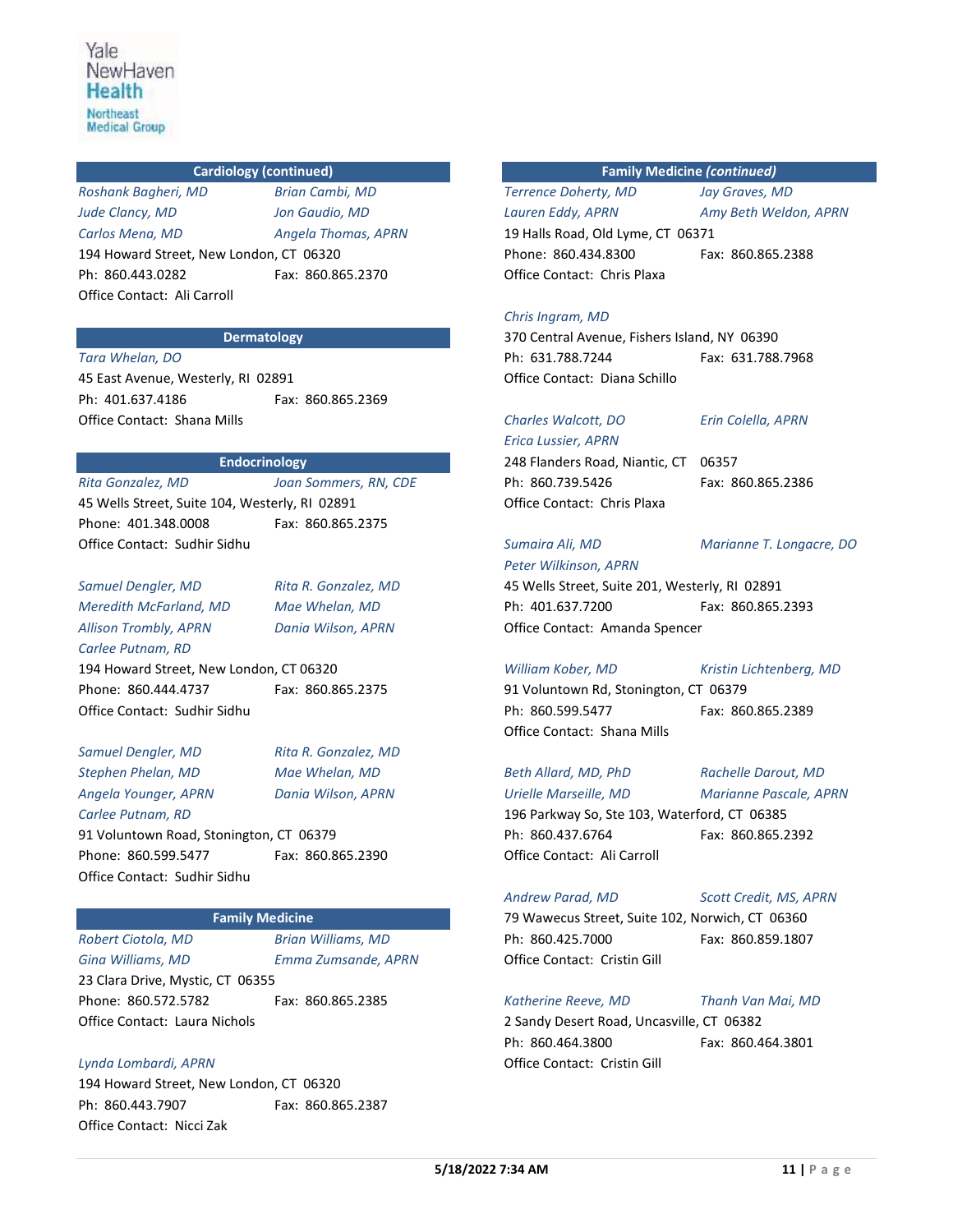## **Gastroenterology**

*Daniel Pievsky, MD Laryl Riley, APRN*

*Jennifer Batisti, MD Bradford Lavigne, MD*

45 Wells Street, Suite 103, Westerly, RI 02891 Ph: 401.596.6330 Fax: 860.865.2380 Office Contact: Amanda Spencer

## **General Surgery**

*Jeffrey Christian, MD Justin Gauthier, MD Allison McAteer, MD Rusty Lenihan, PA* 45 Wells Street, Suite 204, Westerly, RI 02891 Ph: 401.315.5595 Fax: 860.865.2396 Office Contact: Shana Mills

## **Immediate Care/Urgent Care**

**Niantic Walk In** *Jessica Valsamis, APRN*

*Nancy Linden, PA Barbara Weinschenk, PA*

248 Flanders Road, Niantic, CT 06357 Ph: 860.739.5426 Fax: 860.865.2386 Office Contact: Cristin Gill

#### **New London Walk In**

*Nancy Linden, PA Barbara Weinschenk, PA Laura Gonzalez, APRN Kelly Morse, APRN* 194 Howard Street, New London, CT 06320 Ph: 860.443.7907 Fax: 860.865.2387 Office Contact: Cristin Gill

#### **Stonington Walk In**

*Robert Sidman, MD Nancy Linden, PA Barbara Weinschenk, PA Danielle Langer, APRN* 91 Voluntown Road, Stonington, CT 06379 Ph: 860.599.5477 Fax: 860.860.865.2389 Office Contact: Cristin Gill

## **Mohegan Walk In**

*Lauren Frank, PA Nancy Linden, PA Barbara Weinschenk, PA*

2 Sandy Desert Road, Uncasville, CT 06382 Ph: 860.464.3600 Fax: 860.464.3801 Office Contact: Cristin Gill

## **Infectious Disease**

## *Alin Bortan, MD Yardley Brice, MD Krystin Uguccioni, APRN*

365 Montauk Avenue, New London, CT 06320 Ph: 860.444.3735 Fax: 860.865.2365 Office Contact: Brittany McCollum

## **Internal Medicine**

*Jenny Hyppolite, MD Nimesh Patel, DO* 404 Thames Street, Groton, CT 06340 Ph: 860.445.0494 Fax: 860.865.2383 Private Line: 860.445.1085 Office Contact: Laura Nichols

# *H. Anthony Carter, MD Imelda Cirilo, MD*

194 Howard Street, New London, CT 06320 Ph: 860.443.7907 Fax: 860.865.2387 Office Contact: Nicci Zak

*Kajanan Kukann, MD Samuel Peckham, APRN*

#### *Jitesh Vachhani, MD*

248 Flanders Road, Niantic, CT 06357 Ph: 860.739.5426 Fax: 860.865.2386 Office Contact: Chris Plaxa

## *Brandi Iovino, DO Louis Iovino, DO*

91 Voluntown Road, Stonington, CT 06379 Ph: 860.599.5477 Fax: 860.865.2389 Office Contact: Shana Mills

### *Geoffrey Burnham, PA, MD*

23 Clara Drive, Mystic, CT 06355 Phone: 860.572.5782 Fax: 860.865.2385 Office Contact: Laura Nichols

#### *David Burchenal, MD*

213 Elm Street, Stonington, CT 06378 Ph: 860.535.3245 Fax: 860.535.3246 Office Contact: Amanda Spencer

## **Neurology**

*Olivia Coiculescu, MD* 194 Howard Street, New London, CT 06320 Phone: 860.440.0640 Fax: 860.865.2397 Office Contact: Nicci Zak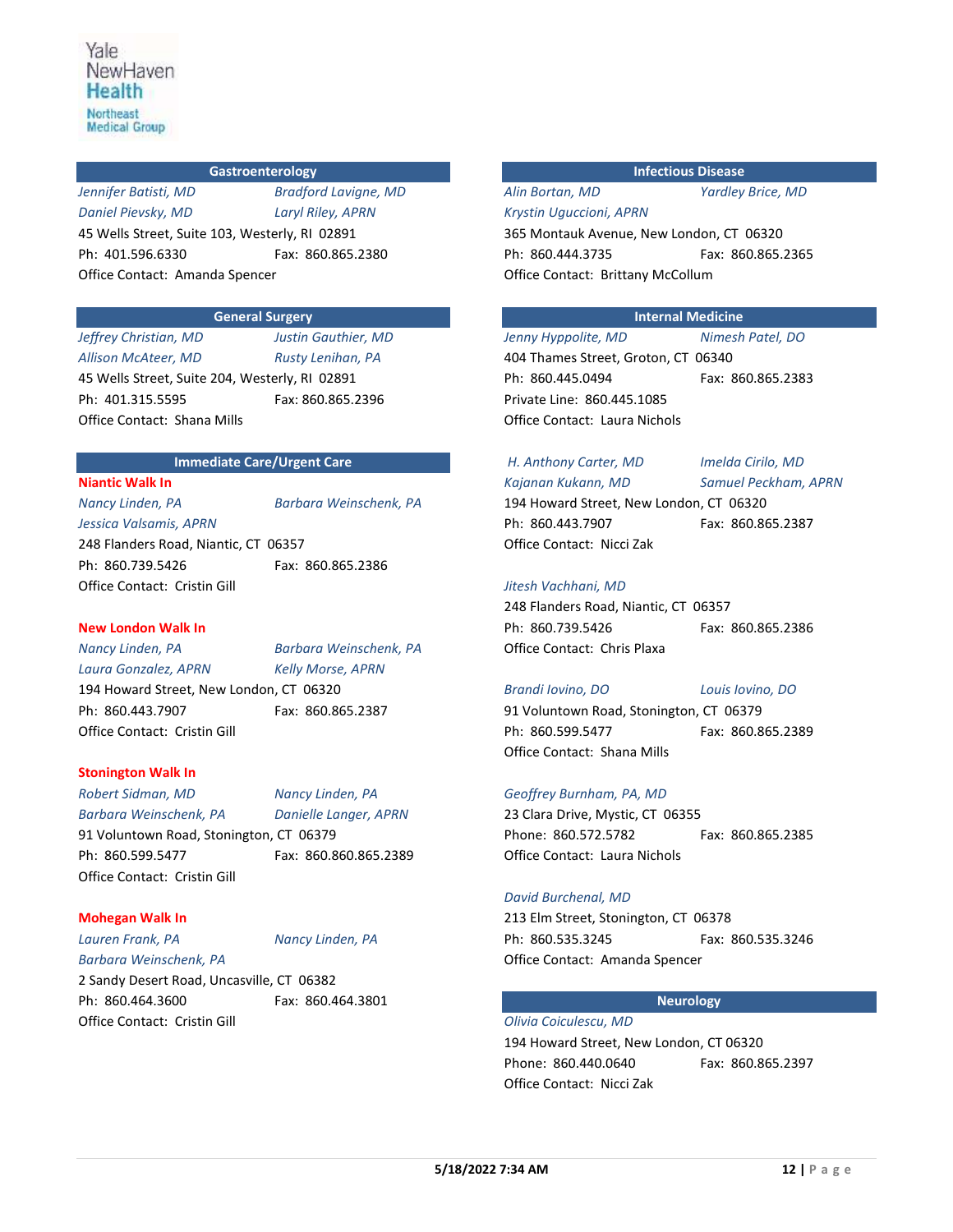## **Neurosurgery**

*Patrick Doherty, MD Jacky Yeung, MD* 194 Howard Street, New London, CT 06320 Phone: 860.341.1006 Fax: 860.439.0808 Office Contact: Brittany McCollum

## **OB/GYN**

*Sherene Broome, CNM Joann Donnel, CNM Stefanie Parks, MD Sage Anne Macleod, CNM Amy Snyder, MD Edward Watson, MD Leah-Ann Sastre, APRN Kiersten Rooney, CNM* 3 Shaws Cove, New London, CT 06320 Phone: 860.443.4148 Fax: 860.865.2399 Office Contact: Jennifer Moore

## *Jeffrey Joseph, MD (GYN only)*

45 Wells Street, Suite 204, Westerly, RI 02891 Phone: 401.348.0008Fax: 860.865.2375 Office Contact: Amanda Spencer

## **Pediatrics**

**Gales Ferry Pediatrics** *John Ancona, MD Charles Esposito, MD Jennifer Lovin, MD Foong yi Lin, MD*

*Kristen Baker, PA*

*Steve Forstein, MD Phyllis Holtzman, MD Mark Rosenthal, MD Michelle Watson, MD*

1527 Route 12, Gales Ferry, CT 06335 Ph: 860.464.7248 Fax: 860.464.0125 633 Middlesex Tpke, Ste 110, Old Saybrook, CT 06475 Ph: 860.395.0521 Fax: 860.395.1647 Office Contact: Stephanie Davis

#### *Foong Yi Lin, MD.*

45 Wells Street, Suite 204, Westerly, RI 02891 Ph: 860.464.7248 Fax: 860.464.0125 Office Contact: Stephanie Davis

#### **Physiatry/Pain**

## *Maureen Leach, APRN*

194 Howard Street, Suite 204, New London, CT 06320 Phone: 860.444.4739 Fax: 860.865.2394 Office Contact: Nicci Zak

## **Psychiatry and Behavioral Health**

**Intensive Outpatient Program** *Emily Peluso, APRN Elizabeth Asis, LPC Tara Basile, LPC Robin Dana, LPC Natalie Porter, LPC*

365 Montauk Avenue, New London, CT 06320 Phone: 860.444.5141 Fax: 860.442.4079 Office Contacts: Meg Gushurst

#### **Hospital Based Services**

*Shady Elsamra, MD Naomi Mendelovicz, MD Tara Thompson-Felix, MDS Susan Grillo, APRN Megan Watts-St. Germain, APRN Calvin Berg, LCSW Laina Braasch, LCSW Kathleen Ellis, PhD, LPC, LADC Kerrie Fisette, LCSW Molly Kunka, LCSW Rena Litwin, LCSW Bethsaida Torres, LCSW* 365 Montauk Avenue, New London, CT 06320 Phone: 860.442.0711 x2054 or 2052 Fax: 860.444.4740 Office Contact: Patrick Carmichael

#### **Ambulatory Services –** *6 offices*

*Amarillis Talavera-Briggs, MD Judith Fabricant, LCSW Katherine Hughes, LCSW Dandie Gallaher, LCSW* 

*Steven Jack, LCSW Aysiatu Brook-Salami, APRN*

194 Howard Street, New London, CT 06320 23 Clara Drive, Mystic, CT 06355 91 Voluntown Road, Pawcatuck, CT 06379 404 Thames Street, Groton, CT 06340 248 Flanders Road, Niantic, CT 06357 45 Wells Street, Westerly, RI 02891 Phone: 860-271-4655 Fax: 860.865.2366 Office Contacts: Dandie Gallaher

## **Pulmonary**

*Zaffar Haque, MD Robert Keltner, Jr, MD* 365 Montauk Avenue, Suite 2006, New London, CT 06320 Phone: 860.271.4309 ext 4309 Fax: 959.201.2013 Office Contact: Brittany McCollum

#### **Sleep**

*Amit Khanna, MD Jeanne Ansel, PA* 194 Howard Street, New London, CT 06320 Phone: 860.444.3392 Fax: 860.865.2368 Office Contact: Ali Carroll